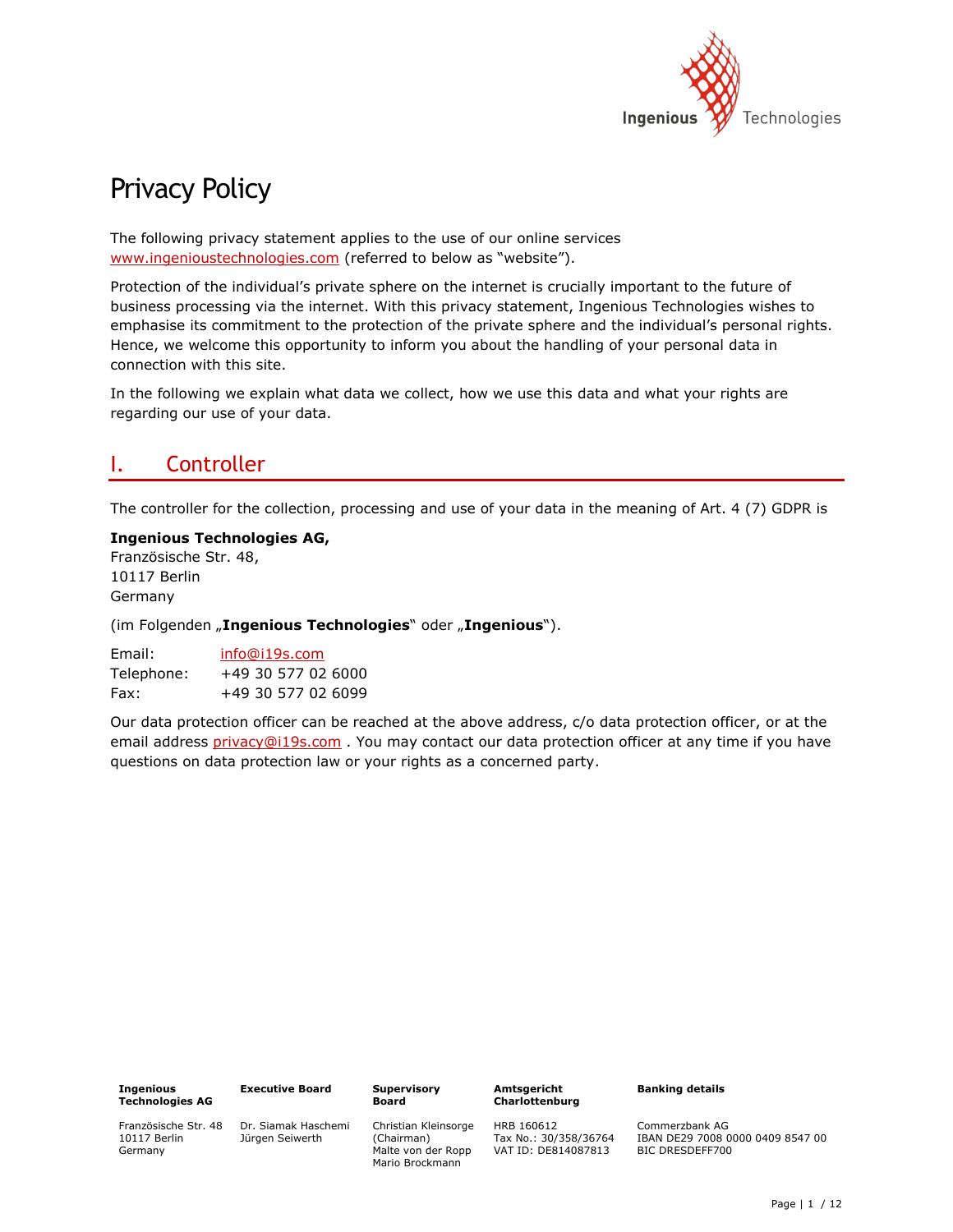

## II. Scope and purpose of the collection, processing and use of your personal data

We use personal data for the purpose of operating the website and our platform "Ingenious Enterprise".

### **1. When you access our website**

### **1.1. Every time our website is accessed**

When you visit our website, our servers temporarily store every access in a protocol file. The following data are recorded without any action on your part and will be automatically deleted after 30 days:

- the IP address of the requesting computer,
- the date and time of access,
- the name and the URL of the accessed file,
- the previous website from which our website was accessed,
- the operating system of your computer and the browser you use,
- the name of your internet access provider.

The collection and processing of this data takes place primarily for the purpose of enabling our website to be used (connection set-up) and to ensure long-term system security and stability. Secondarily, we use this information to optimise our internet services. The data does not enable us to draw any conclusions about you as an individual.

The legal basis for processing the information named above is Art. 6 (1) f) GDPR. Our legitimate interest follows from the above-named interest in security and the requirement of uninterrupted availability of our website.

In addition, our website uses cookies, web analysis services, special add-ons and social plugins. You can find more information on this in section III.

### **1.2. When you sign up for our newsletter**

Provided you have given express consent pursuant to Art. 6 (1) a) GDPR, we store the email address you have entered and use it to send you our newsletter at regular intervals. At the end of each newsletter you will find a link which you can use to unsubscribe from our newsletter at any time. You can also unsubscribe from the newsletter at any time by sending an email to [marketing@i19s.com.](mailto:marketing@i19s.com)

### **1.3. When you use a contact form or a call-back form**

We give you the option of contacting us via a form on our website. If you do so, the following details are required:

- first name and family name,
- name of your company,
- position,

| Ingenious                                       | <b>Executive Board</b>                 | <b>Supervisory</b>                                                          | Amtsgericht                                                |
|-------------------------------------------------|----------------------------------------|-----------------------------------------------------------------------------|------------------------------------------------------------|
| Technologies AG                                 |                                        | <b>Board</b>                                                                | Charlottenburg                                             |
| Französische Str. 48<br>10117 Berlin<br>Germany | Dr. Siamak Haschemi<br>Jürgen Seiwerth | Christian Kleinsorge<br>(Chairman)<br>Malte von der Ropp<br>Mario Brockmann | HRB 160612<br>Tax No.: 30/358/36764<br>VAT ID: DE814087813 |

**Banking details**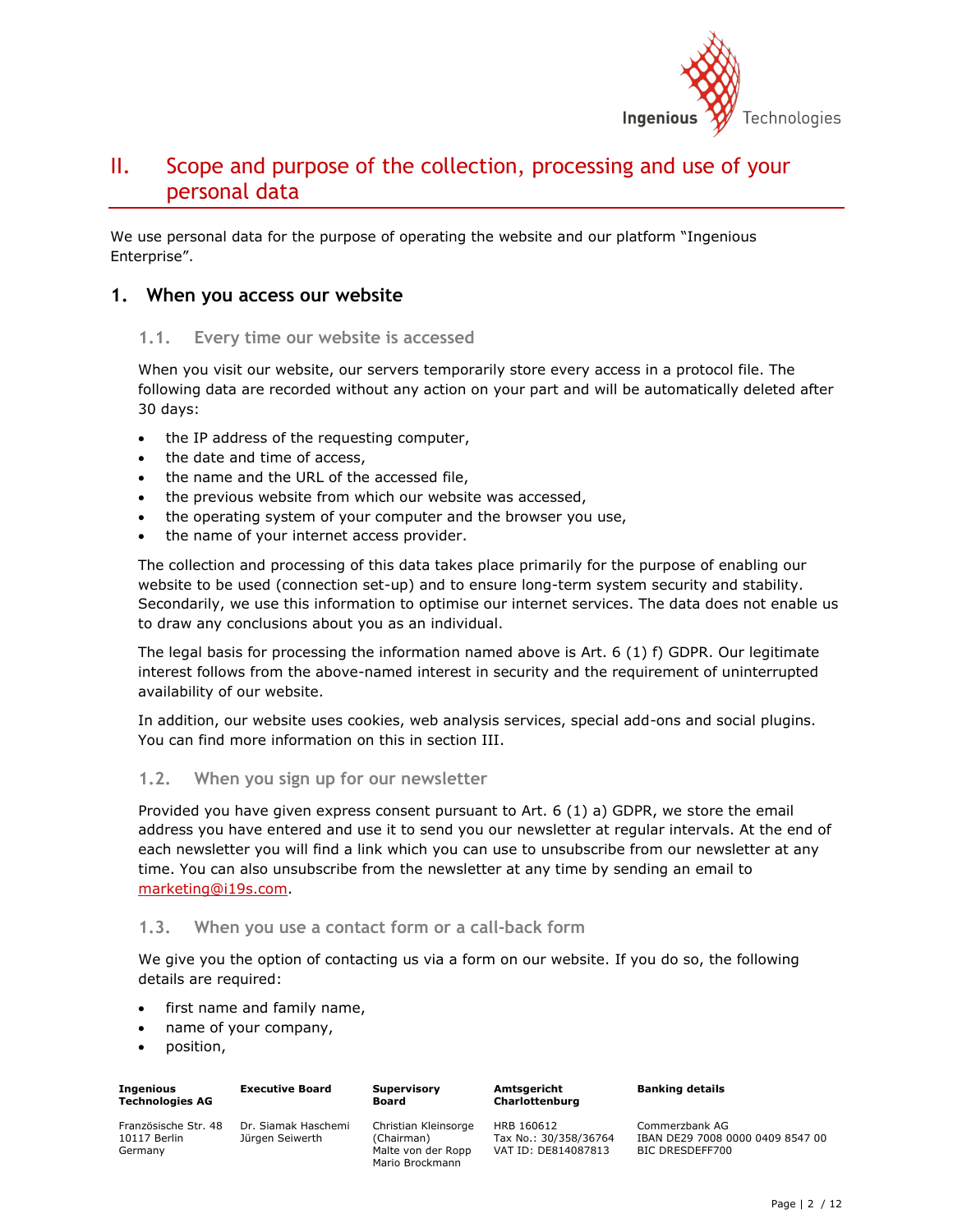

- a valid email address and
- telephone number.

The information listed is processed by us for the purpose of identifying you and answering your query.

The data processing takes place in response to your request and is necessary for the purpose of performance of a contract or to take steps prior to entering into a contract pursuant to Art. 6 (1) b) GDPR. In addition, data processing in the context of a contact request is based on our legitimate interests pursuant to Art. 6 (1) f) GDPR. The latter also results from the purposes named above.

The personal data we collect when you use the contact form are automatically deleted once your query has been dealt with.

### **1.4. When you make comments on our blog**

On our blog you can leave a comment on the posts you can access there. For your comment to be published, the following data must be provided:

- your name,
- a valid email address and
- your comment.

In addition, you can also name your website (optional).

Commenting on posts is voluntary. We use your personal data to publish your comment and to give ourselves and other users the option of replying. We need your email address to be able to contact you and to follow up on any violations of law.

Our processing of your data for these purposes is based on our legitimate interests under Art. 6 (1) f) GDPR.

### **1.5. When you apply for a vacant position**

In the section "About us/ career" you can send a job application, either in response to a vacancy or as an unsolicited application, to [jobs@i19s.com.](mailto:jobs@i19s.com)

We need your data in order to establish who the application is from and in order to respond to and process the application.

The data processing takes place in response to your request and only to the extent that is necessary to respond to the application, to take steps prior to entering into a contract pursuant to Art. 6 (1) b) GDPR or for the purposes of legitimate interests pursued by us or a third party pursuant to Art. 6 (1) f) GDPR.

Job applications from unsuccessful candidates will be deleted after six months at the latest unless you have given consent to retention for a longer period under Art. 6 (1) a) GDPR.

### **2. If you are or wish to become a customer of ours**

To use our enterprise platform, you need to enter into a contract with us. In order to manage the user accounts on our platform, we create and store unique user IDs. To manage the session in our platform

| Ingenious<br><b>Technologies AG</b>             | <b>Executive Board</b>                 | Supervisory<br>Board                                                        | Amtsgericht<br>Charlottenburg                              | <b>Banking details</b>                                                |
|-------------------------------------------------|----------------------------------------|-----------------------------------------------------------------------------|------------------------------------------------------------|-----------------------------------------------------------------------|
| Französische Str. 48<br>10117 Berlin<br>Germany | Dr. Siamak Haschemi<br>Jürgen Seiwerth | Christian Kleinsorge<br>(Chairman)<br>Malte von der Ropp<br>Mario Brockmann | HRB 160612<br>Tax No.: 30/358/36764<br>VAT ID: DE814087813 | Commerzbank AG<br>IBAN DE29 7008 0000 0409 8547 00<br>BIC DRESDEFF700 |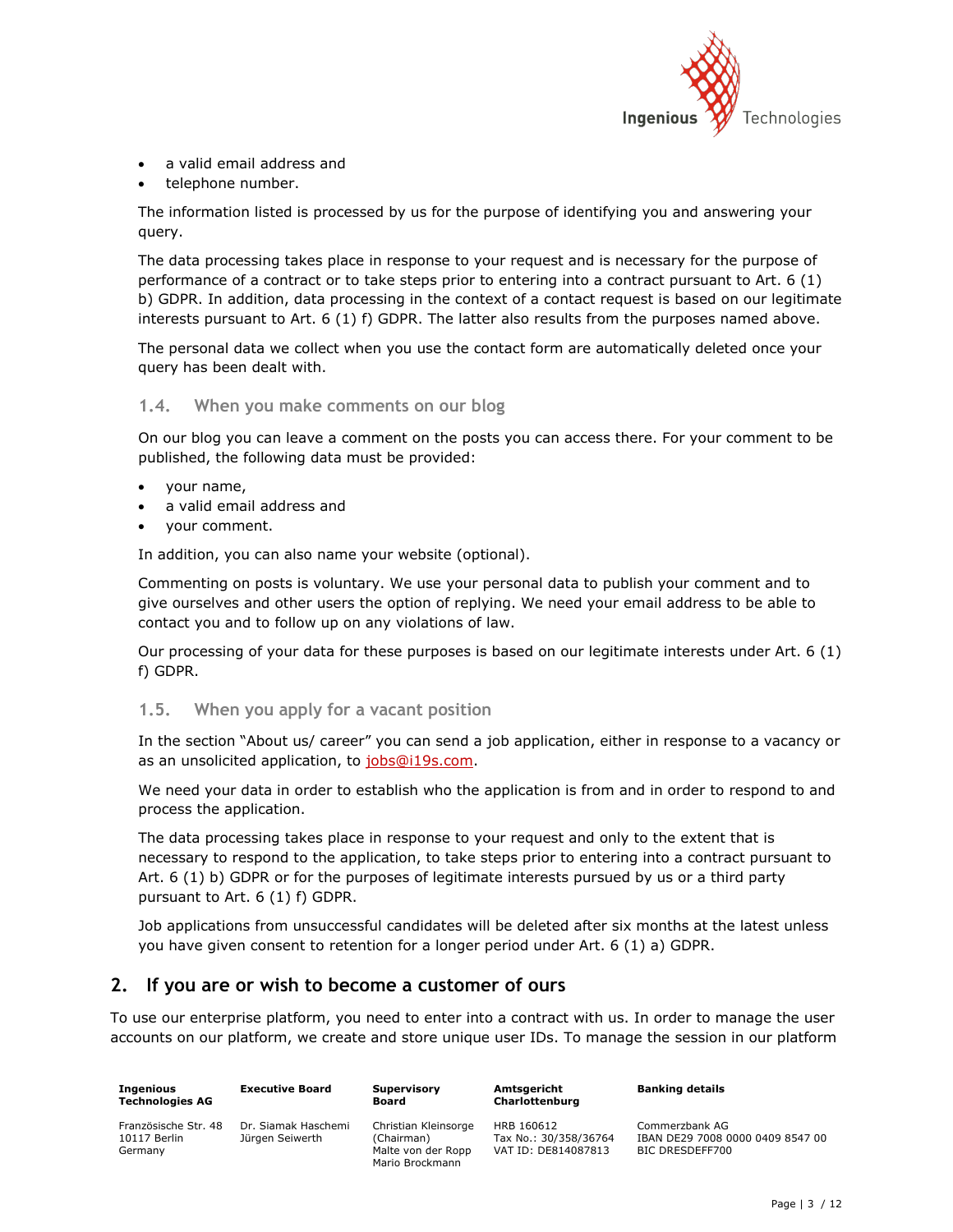

UI we store cookies on the web browsers of our platform users. For the same reason we also store the IP addresses and the cookie IDs of the platform users for the duration of the session.

When our APIs are accessed, the individual API key and IP address of the account are transmitted to us. In addition, the time of access and the called method are permanently stored by us.

Information about the end device used to access our platform UI (e.g. the operating system and the accessing web browser) is also transmitted to us.

The personal data collected when the platform UIs and the APIs are used result from the forms in the platform UI (or from the API request methods provided). We do not record other personal data unless these data are improperly entered by UI users or via API requests in data fields that are not intended for personal data.

Data processing is carried out for performance of the contract pursuant to Art. 6 (1) b) GDPR and for the purposes of the legitimate interests pursued by us or by third parties pursuant to Art. 6 (1)  $f$ ) GDPR.

Personal data collected by us in the context of performance of the contract will be deleted when the contractual relationship ends, unless we have a duty pursuant to Art. 6 (1) c) GDPR to retain the data for a longer period due to retention and documentation obligations under tax law and commercial law (arising from the commercial law code, the criminal law code or the fiscal code) or where you have given your consent to storage for a longer period under Art. 6 (1) a) GDPR.

### **2.1. Staff members and/or contacts of our customers**

In connection with our contract we store the personal data of your company's contacts that you have entered. These data include

- first name and family name
- telephone number
- address and
- email address.

The data processing takes place for the performance of a contract pursuant to Art. 6 (1) b) GDPR and to pursue the legitimate interests of ourselves or third parties pursuant to Art. 6 (1) f) GDPR.

On the duration of storage see section II.2.

**2.2. Staff members and/or contacts of customers of our customers (advertisers, publishers, agencies, portal operators etc.)**

In order that you can manage your customers and/or distribution partners, communicate with them and issue invoices for them on our platform, in connection with our contract we store the personal data of your customers' contacts that you have entered. These data include

- first name and family name
- date of birth
- telephone number
- fax number
- address

| Ingenious<br>Technologies AG | <b>Executive Board</b> | <b>Supervisory</b><br><b>Board</b> |
|------------------------------|------------------------|------------------------------------|
| Französische Str. 48         | Dr. Siamak Haschemi    | Christian Klei                     |
| 10117 Berlin                 | Jürgen Seiwerth        | (Chairman)                         |

Kleinsorge

**Amtsgericht Charlottenburg** **Banking details**

Germany

an) Malte von der Ropp Mario Brockmann HRB 160612 Tax No.: 30/358/36764 VAT ID: DE814087813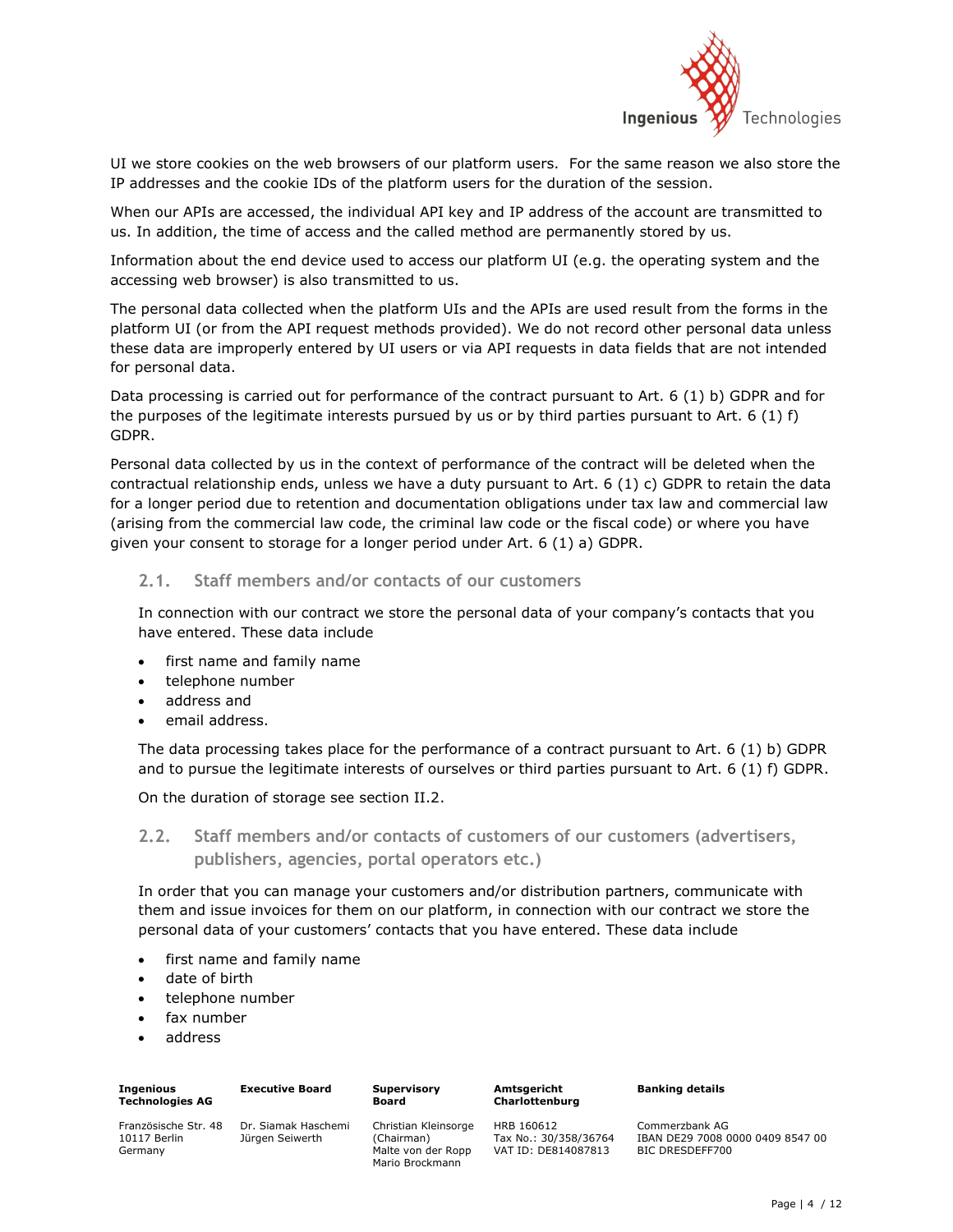

- email address
- Skype address
- URL of the website
- billing address
- IBAN or account number and bank sort code and
- tax number and/or VAT ID.

The data processing takes place for performance of the contract pursuant to Art. 6 (1) b) GDPR and for pursuing the legitimate interests of ourselves or third parties pursuant to Art. 6 (1) f) GDPR.

On the duration of storage, see section II.2.

### **2.3. Google Certification**

In some cases, our tracking technology is used in Google Features such as Ad Words. To enable this, Google verified some of the tracking domains our clients use. They are listed below:

#### DePauli AG

marketing.net.herrenausstatter.de

Kreditech Holding SSL GmbH

- net.kredito24.cz
- net.kredito24.es
- net.kredito24.mx
- net.kredito24.ru
- net.monedo.es
- net.monedo.pl
- net.zaimo.cz
- net.zaimo.es
- net.zaimo.ru

#### Netsales

marketing.net.netsales.es

OCM Internet GmbH

marketing.net.ocm.de

#### SuperVista AG

- marketing.net.brillen.at
- marketing.net.brillen.de
- marketing.net.gafas.es
- marketing.net.occhiali24.it
- marketing.net.specsfactory.co.uk

**Supervisory Board**

#### **Amtsgericht Charlottenburg**

**Banking details**

Französische Str. 48 10117 Berlin Germany

Dr. Siamak Haschemi Jürgen Seiwerth

Christian Kleinsorge (Chairman) Malte von der Ropp Mario Brockmann

HRB 160612 Tax No.: 30/358/36764 VAT ID: DE814087813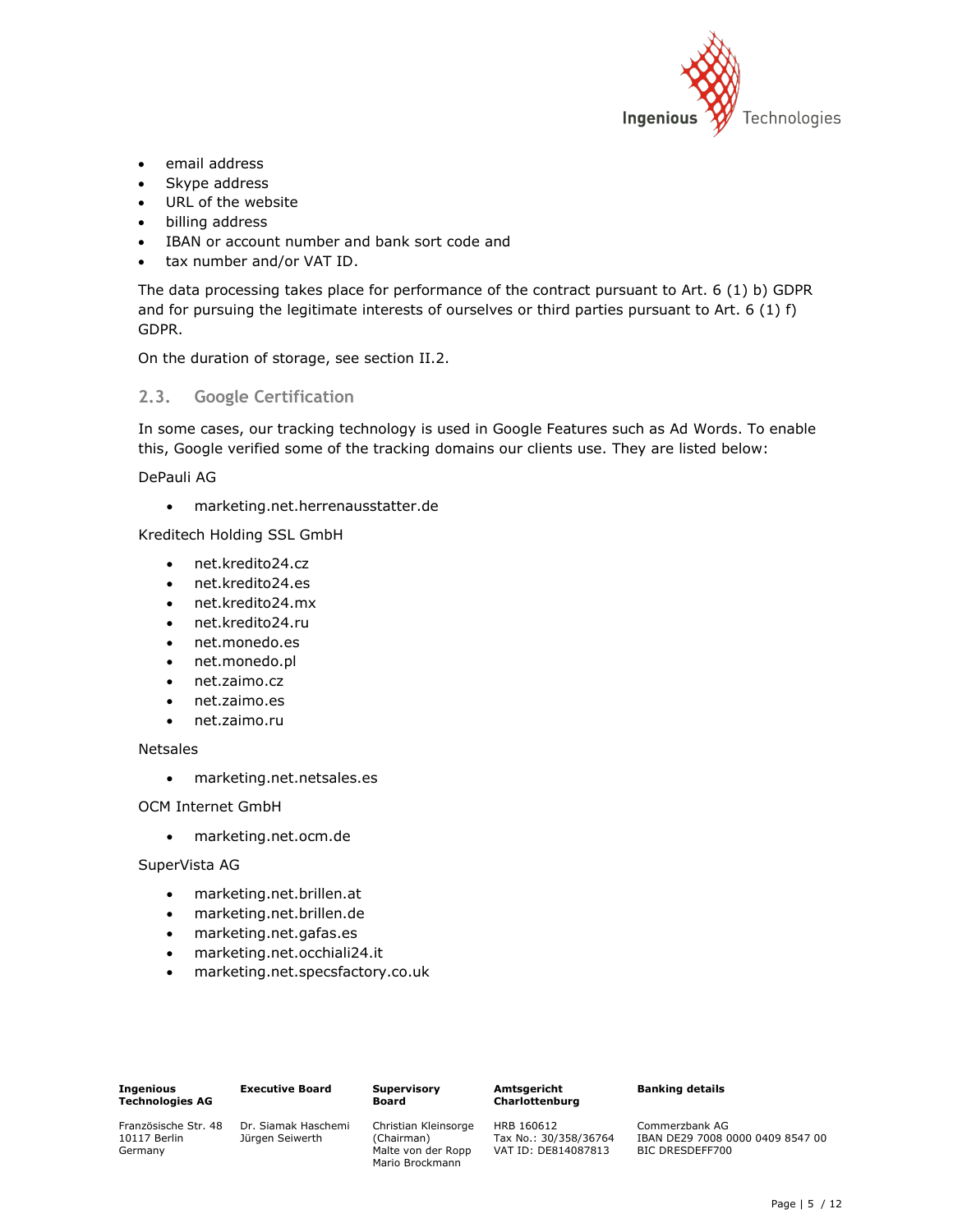

### **3. If you come in contact with our technology as an end user**

### **Tracking technology of Ingenious Enterprise platform | Use of cookies**

Under their contract with us, our customers use the tracking technology we have developed to create the connection between a click by you on an advertisement, (or the display of an advertisement (touch point) in your web browser) and an action by you (e.g. a purchase in the online shop or signing up to receive a newsletter). At every touch point, your browser sends an HTTP request to Ingenious server which transmits specific information. This information includes the URL of the website where the advertising is placed (referrer URL), the browser identification (user agent) of your end device (including data on the type of device and the operating system), the IP address of the end device (this IP address is anonymised by us prior to storage), HTTP header (data package with various technical data automatically transmitted by your browser), the time of the request and, if already stored on the end device, the cookie and its entire contents.

A cookie is a small piece of data exchanged between your browser and the server. In it, information relevant to the web application, e.g. the contents of a virtual shopping basket, can be stored and transmitted.

The tracking technology stores cookies on your end device in order to document actions. In the cookie, information on the most recent touch points is stored (i.e. when a specific piece of advertising was displayed or clicked on an end device). A cookie ID created by us is also stored in the cookie. Data on the touch points that have occurred and information on your actions are stored with this cookie ID. The touch points stored can, where appropriate, be assembled to form a user journey.

If there is an action-request, the order number and the shopping basket value of your order are usually also transmitted and stored by us. In addition, the following data may be transmitted and saved: your customer ID, new customer attribute, your age and gender and the information you have provided in a customer survey.

The information transmitted to us and the cookies serve the sole purpose of properly assessing the success of an advertisement and the corresponding invoice. This purpose is justified on the ground of our legitimate interests pursuant to Art. 6 (1) f) GDPR.

If you do not want cookies to be stored in your browser, you can prevent this by changing the corresponding browser settings. Under extras/internet options, you can deactivate the storing of cookies, restrict it to certain websites, or set your browser in such a way that it informs you every time a cookie is sent. However, you must be aware that in this case you will have to expect a limited presentation of the online services and limited user guidance. You can also delete cookies at any time. In this case, the information deposited there will be removed from your end device.

The collecting and processing of tracking data can also be deactivated by clicking on this tracking optout link:

### https://<Tracking-Domain>/ts/<Advertiser-ID>/tsv?settrackingoptout

When there is a click on the tracking opt-out link, a special cookie is written that deactivates tracking in the web browser currently in use on the end device. However, tracking will be reactivated if you delete the tracking opt-out cookie.

The following outline informs you which specific cookies are used by our tracking technology:

| <b>Ingenious</b>       |  |
|------------------------|--|
| <b>Technologies AG</b> |  |

**Executive Board**

**Supervisory Board**

Französische Str. 48 10117 Berlin Germany

Dr. Siamak Haschemi Jürgen Seiwerth

Christian Kleinsorge (Chairman) Malte von der Ropp Mario Brockmann

**Amtsgericht Charlottenburg** HRB 160612

**Banking details**

Tax No.: 30/358/36764 VAT ID: DE814087813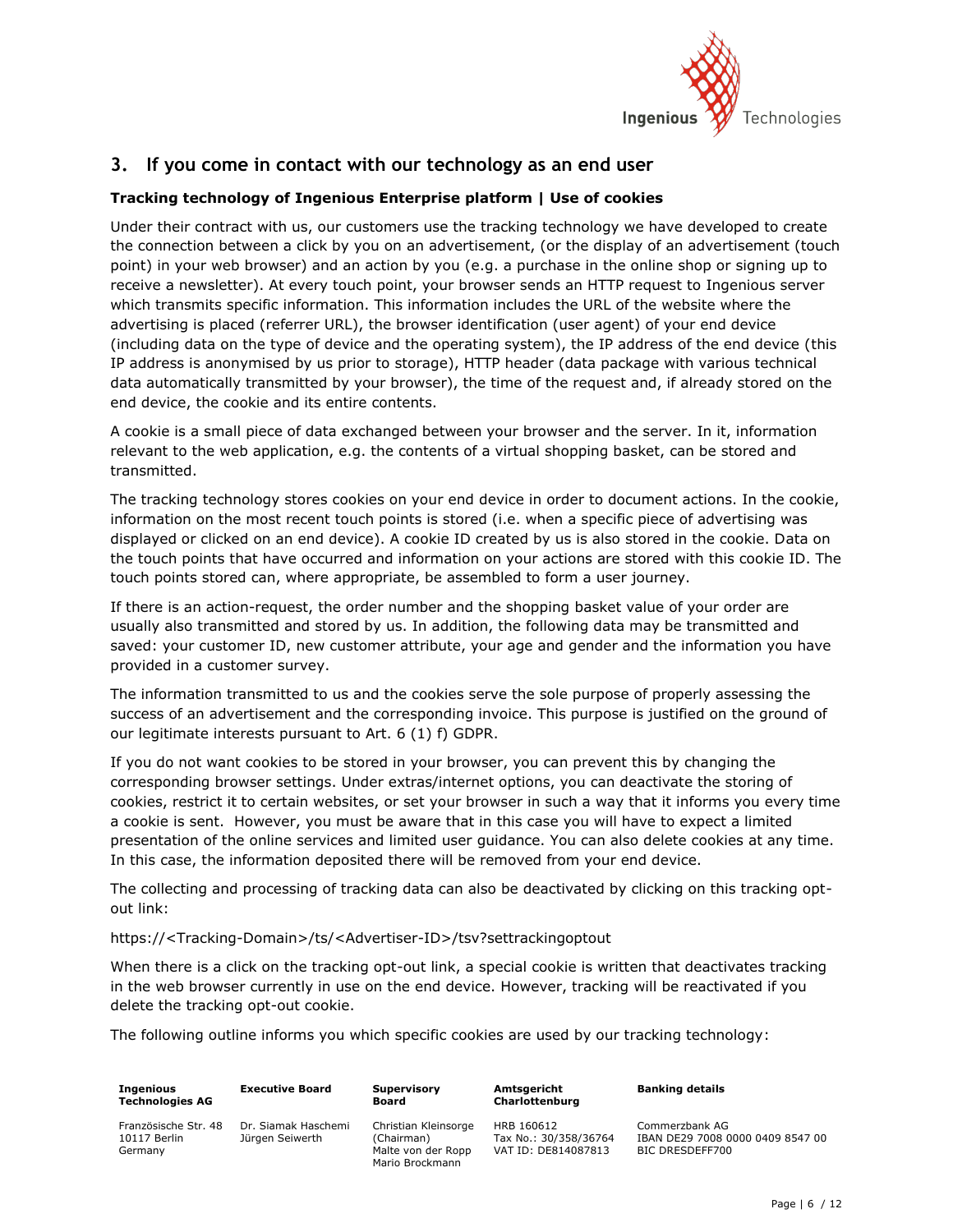

| a.                                                                          | Domain:       | <tracking customer="" domain="" of="" the=""></tracking>                                                                                                                                                                                                                                                                                                                                                                         |  |
|-----------------------------------------------------------------------------|---------------|----------------------------------------------------------------------------------------------------------------------------------------------------------------------------------------------------------------------------------------------------------------------------------------------------------------------------------------------------------------------------------------------------------------------------------|--|
|                                                                             | Cookie Name:  | tsv                                                                                                                                                                                                                                                                                                                                                                                                                              |  |
|                                                                             | Purpose:      | This cookie is written when an advertisement is displayed. This cookie contains<br>a cookie ID and a list with information on the most recent view touch points,<br>consisting of time, referrer URL and Admedia code (unique identification of the<br>advertising containing information on distribution channels, publisher,<br>publisher's website and advertising).                                                          |  |
| <tracking customer="" domain="" of="" the=""><br/>Domain:<br/>Ь.</tracking> |               |                                                                                                                                                                                                                                                                                                                                                                                                                                  |  |
|                                                                             | Cookie Name:  | tsc                                                                                                                                                                                                                                                                                                                                                                                                                              |  |
|                                                                             | Purpose:      | This cookie is written when there is a click on an advertisement. This cookie<br>includes a cookie ID and a list with information on the most recent click touch<br>points, consisting of time, referrer URL, ID of the page in the customer's shop<br>system and Admedia code (unique identification of the advertising containing<br>information on distribution channels, publisher, publisher's website and<br>advertising). |  |
| c.                                                                          | Domain:       | <tracking customer="" domain="" of="" the=""></tracking>                                                                                                                                                                                                                                                                                                                                                                         |  |
|                                                                             | Purpose Name: | trackingoptout                                                                                                                                                                                                                                                                                                                                                                                                                   |  |
|                                                                             | Purpose:      | This cookie is written when there is a click on the opt-out link in order to<br>deactivate tracking for the web browser currently being used on this end<br>device.                                                                                                                                                                                                                                                              |  |

## III. Google Analytics, special add-ons

### **1. Google Analytics**

Our website uses Google Analytics, a web analysis service of Google LLC (1600 Amphitheatre Parkway, Mountain View, CA 94043, USA (referred to below as "Google")). In this connection, pseudonymised use profiles are created and cookies are used. The data on your use of this website created by the cookie such as

- browser type and version,
- operating system used,
- referrer URL (the page visited before ours),
- host name of the accessing computer (IP address),
- time of the server request

are transmitted to a Google server in the USA and stored there. Google observes the data protection provisions of the "[US-Privacy-Shield](https://www.privacyshield.gov/participant?id=a2zt000000001L5AAI&status=Active)" and is registered with the "US Privacy Shield" programme of the US Department of Commerce. We have also concluded a data processing contract with Google for the use of Google Analytics. In this contract Google undertakes to process data in accordance with the General Data Protection Regulation and to ensure that the rights of the persons concerned are protected.

| <b>Ingenious</b>                                | <b>Executive Board</b>                 | <b>Supervisory</b>                                                          | Amtsgericht                                                |
|-------------------------------------------------|----------------------------------------|-----------------------------------------------------------------------------|------------------------------------------------------------|
| <b>Technologies AG</b>                          |                                        | Board                                                                       | Charlottenburg                                             |
| Französische Str. 48<br>10117 Berlin<br>Germany | Dr. Siamak Haschemi<br>Jürgen Seiwerth | Christian Kleinsorge<br>(Chairman)<br>Malte von der Ropp<br>Mario Brockmann | HRB 160612<br>Tax No.: 30/358/36764<br>VAT ID: DE814087813 |

**Banking details**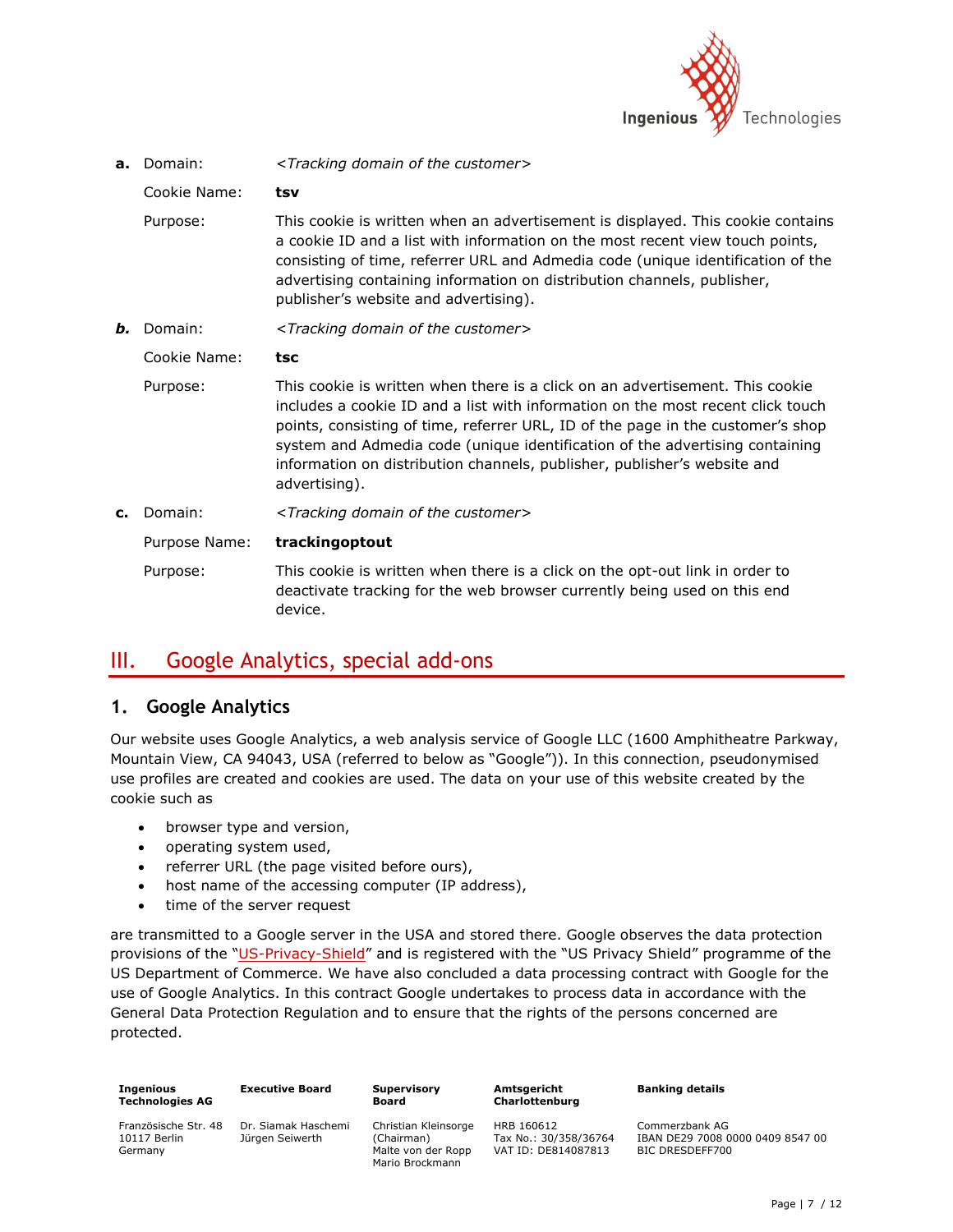

The data is used to evaluate the use of the website, to compile reports on website activities and to provide additional services connected with use of the website and the internet for the purposes of market research and design of these internet pages in conformity with user preferences.

The data may also be transferred to third parties where this is required by law or where third parties are contracted to process these data. In no case will your IP address be amalgamated with other Google data. The IP addresses are anonymised; hence, assignment to a user is not possible (anonymizeIp).

You can prevent installation of the cookies by making a corresponding setting in your browser software. However, we advise you that in this case you may not be able to use all the functions on this website to the full extent.

You can also prevent recording of the data relating to your use of the website (including your IP address) that are created by the cookie, as well as the processing of these data by Google, by downloading and installing a [Browser](https://tools.google.com/dlpage/gaoptout?hl=en) Add-on.

As an alternative to the browser add-on, especially in the case of browsers on mobile end devices, you can also prevent data collection by Google Analytics by click on this [link.](javascript:gaOptout()) An opt-out cookie will be installed that prevents recording of your data on future visits to this website. The opt-out cookie only works in this browser and for our website and is saved on your device. If you delete the cookies in this browser, you will have to re-install the opt-out cookie.

You can find further information on data protection in connection with Google Analytics at e.g. [Google](https://support.google.com/analytics/answer/6004245?hl=en)  [Analytics Help.](https://support.google.com/analytics/answer/6004245?hl=en)

The tracking measures carried out by Google Analytics are conducted on the basis of Art. 6 (1) f) GDPR. Our aim is to ensure that the design of our website conforms to user preferences and to provide ongoing optimisation of the site. We also use Google Analytics to record statistics on the use of our website. In addition, we use the data to optimise the presentation of advertising content. These interests are legitimate in the meaning of the above-named regulation.

### **2. Google Tag Manager**

The tool Google Tag Manager of Google LLC (1600 Amphitheatre Parkway, Mountain View, CA 94043, USA (referred to below as "Google")) is used on our website. We use Google Tag Manager to manage the tools on which we provide information in this privacy statement. Hence you are requested to read the information about the specific tools for more detail.

The Tag Manager tool itself (that implements the tags) is a cookieless domain. The tool causes the activation of other tags that in turn may record data. Google Tag Manager does not access these data. If a deactivation is carried out at the domain or cookie level, this applies to all tracking tags implemented with Google Tag Manager.

You will find further information on Google Tag Manager in the guidelines for the use of this [product](https://policies.google.com/privacy?hl=en&gl=de).

In addition, we have concluded a data processing contract with Google for the use of Google Tag Manager. In this contract Google undertakes to process data in accordance with the General Data Protection Regulation and to ensure that the rights of the persons concerned are protected.

| Ingenious<br><b>Technologies AG</b>             | <b>Executive Board</b>                 |
|-------------------------------------------------|----------------------------------------|
| Französische Str. 48<br>10117 Berlin<br>Germany | Dr. Siamak Haschemi<br>Jürgen Seiwerth |

Christian Kleinsorge (Chairman) Malte von der Ropp Mario Brockmann

**Supervisory Board**

**Amtsgericht Charlottenburg** HRB 160612

Tax No.: 30/358/36764 VAT ID: DE814087813

**Banking details**

Commerzbank AG IBAN DE29 7008 0000 0409 8547 00 BIC DRESDEFF700

Page | 8 / 12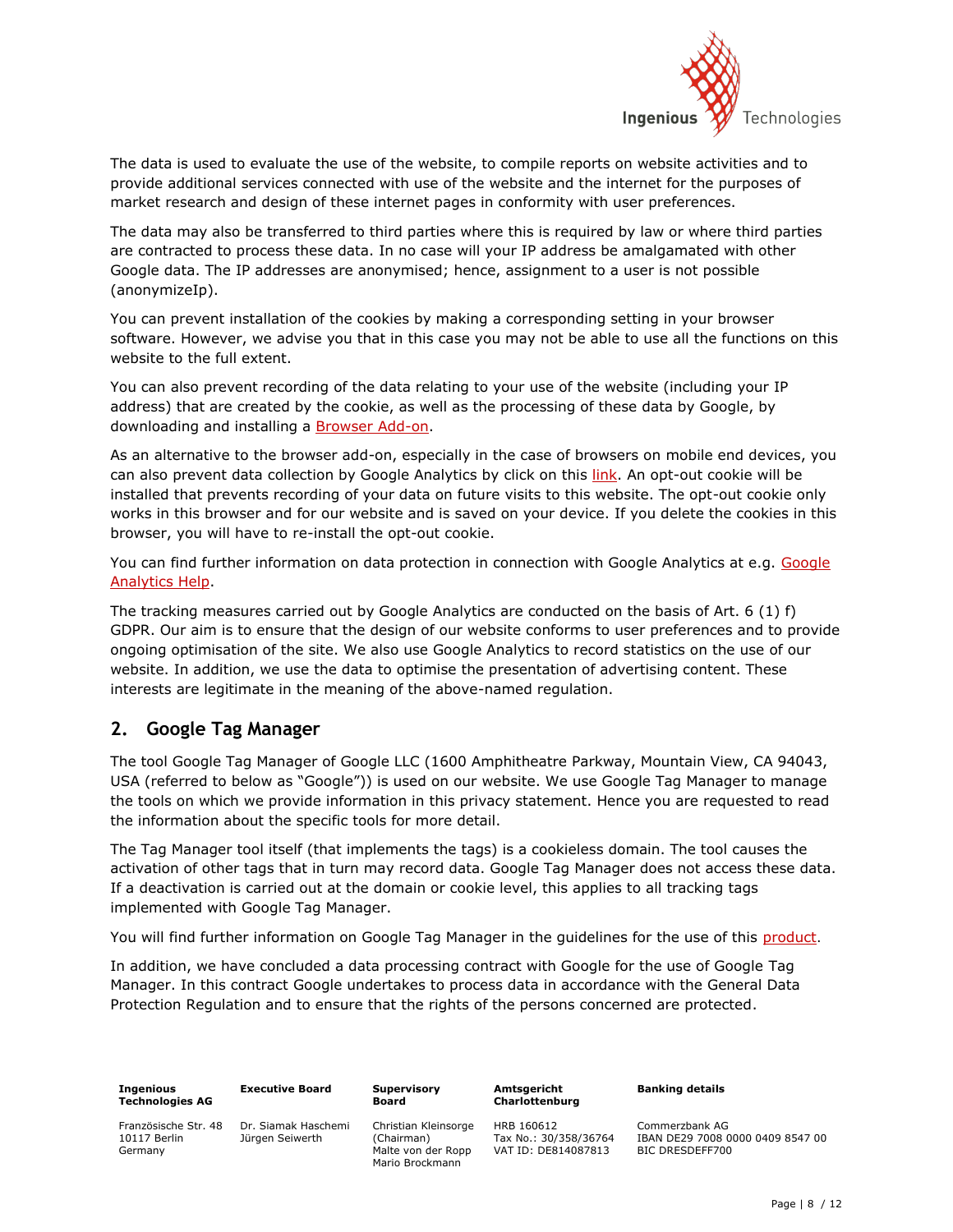

### **3. MailChimp**

Provided that you have given your express consent in accordance with Art. 6 (1) a) GDPR, we use your email address to inform you about our work. To this end we send you our regular newsletter and other information that we send at irregular intervals.

After you have signed up for the newsletter, you will receive a registration notice by email which you must confirm in order to receive the newsletter (so-called double opt-in). This serves us as evidence that the registration was actually initiated by you.

You can unsubscribe at any time, e.g. via a link at the end of each newsletter. Alternatively, you are also free to send your unsubscribe request at any time to the email address given in section II (1.2).

If you revoke your consent to sending of the newsletter, your email address will be deleted immediately.

We send our newsletter via the provider The Rocket Science Group LLC d/b/a MailChimp, 675 Ponce de Leon Ave NE, Suite 5000, Atlanta, GA 30308 (referred to below as "MailChimp"). The email addresses of our newsletter recipients are saved on MailChimp's servers on our behalf.

MailChimp uses these data to send and evaluate the newsletter on our behalf. To this end, we have concluded a data processing contract with MailChimp. In this contract MailChimp undertakes to process data in accordance with the General Data Protection Regulation and to ensure that the rights of the persons concerned are protected.

MailChimp gives an assurance that personal data are completely protected against unauthorised access. MailChimp itself does not use the data of our newsletter recipients to contact them by mail and does not pass on the data to third parties. As a reputable email sender MailChimp is subject to the US/EU Privacy Shield and is also certified by the Certified Senders Alliance. You can find further details in MailChimp's [Privacy Policy.](https://mailchimp.com/legal/privacy)

## IV. Duration of storage

Unless specifically stated we only store personal data for as long as this is necessary for the purposes concerned.

In some cases, statutory provisions require data to be retained, for example under tax or commercial law. In these cases, the data will continue to be stored by us only for these statutory purposes; however, they will not be processed in any way and on expiry of the statutory retention period they will be deleted.

## V. Your rights as the data subject

Under the applicable law you have certain rights regarding your personal data. If you wish to assert these rights, please send your request by email or post to the address in section I, providing unequivocal identification of your person.

As the data subject you have the right:

| <b>Ingenious</b><br><b>Technologies AG</b>      | <b>Executive Board</b>                 | <b>Supervisory</b><br><b>Board</b>                                          |
|-------------------------------------------------|----------------------------------------|-----------------------------------------------------------------------------|
| Französische Str. 48<br>10117 Berlin<br>Germany | Dr. Siamak Haschemi<br>Jürgen Seiwerth | Christian Kleinsorge<br>(Chairman)<br>Malte von der Ropp<br>Mario Brockmann |

**Amtsgericht Charlottenburg**

HRB 160612 Tax No.: 30/358/36764 VAT ID: DE814087813

**Banking details**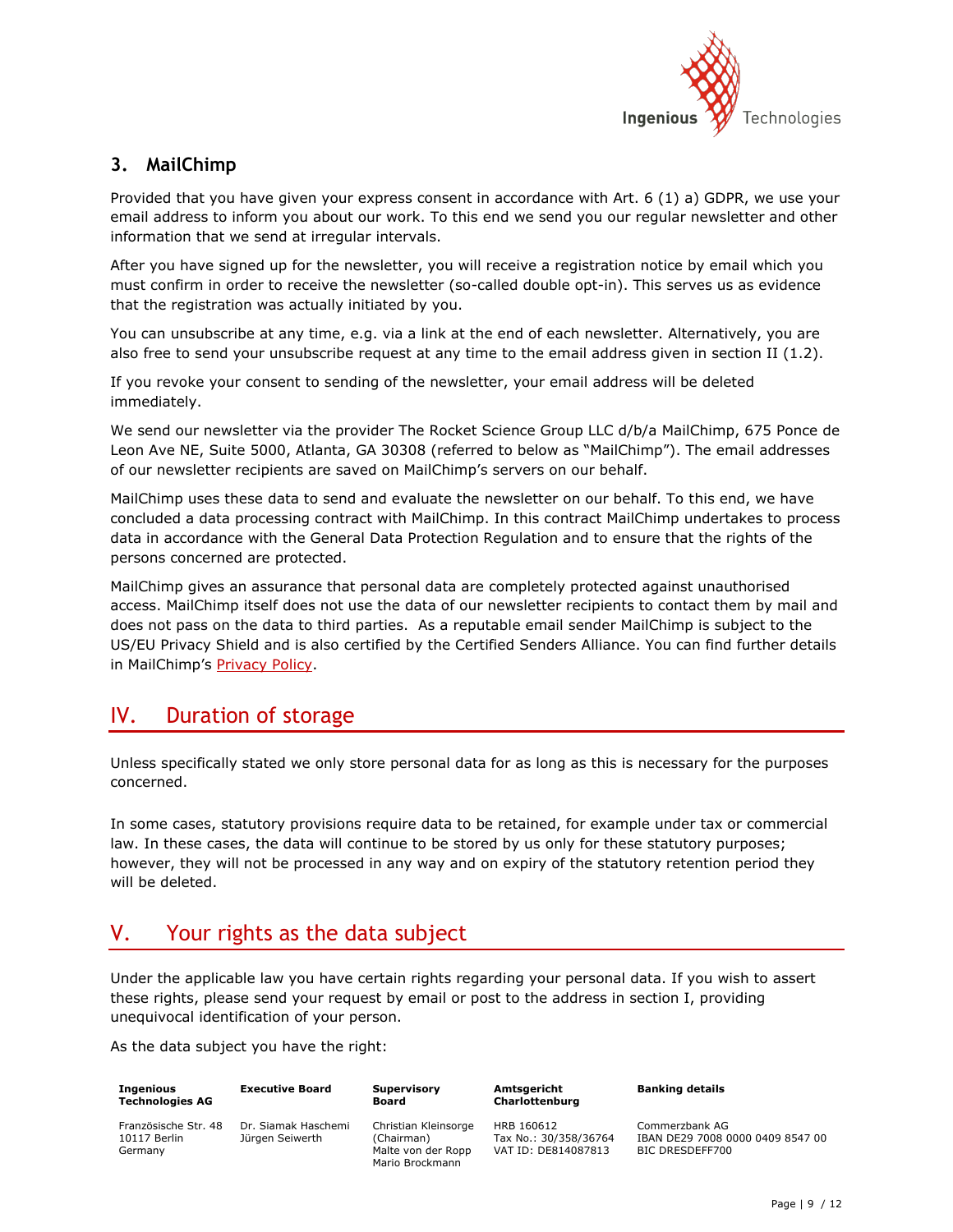

- under Art. 7 (3) GDPR to withdraw at any time the consent you have given us. The result of this is that in future we may no longer proceed with the data processing that rested on this consent;
- under Art. 15 GDPR to request information on the personal data concerning you that are processed by us. In particular, you may request information on the purposes of the processing, the categories of personal data concerned, the categories of recipients to whom the personal data have been or will be disclosed, the envisaged period for which the personal data will be stored, the existence of a right to rectification, erasure, restriction of processing or objection, the existence of a right of complaint, information on the source of your personal data where they were not collected by us, information on the existence of automated decision-making processes including profiling and where applicable meaningful information on the details of such profiling;
- under Art. 16 GDPR to obtain the rectification of incorrect or the completion of incomplete personal data stored by us without undue delay;
- under Art. 17 GDPR to obtain the erasure of your personal data stored by us providing that processing is not necessary for exercising the right of freedom of expression and information, for compliance with a legal obligation, for reasons of public interest or for the establishment, exercise or defence of legal claims;
- under Art. 18 GDPR to obtain restriction of processing of your personal data where you contest the accuracy of the data; or where processing is unlawful and you oppose the erasure of the data; and where we no longer need the personal data but you require them for the establishment, exercise or defence of legal claims; or where you have objected to processing pursuant to Art. 21 GDPR;
- under Art. 20 GDPR the right to receive the personal data you have provided to us in a structured, commonly used and machine-readable format and to transmit the data to another controller and
- under Art. 77 GDPR the right to lodge a complaint with a supervisory authority. As a rule, you can apply to the supervisory authority where you have your habitual residence or place of work or where we have our registered office.

### **Information on your right to object under Art. 21 GDPR**

You have the right to object, on grounds relating to your particular situation, at any time to processing of personal data concerning you which is based on point (e) (data processing in the public interest) or (f) (data processing on the basis of a balancing of interests) of Art. 6 (1) GDPR; this also applies to profiling based on those provisions as defined in Art. 4 no 4 GDPR.

If you submit an objection we shall no longer process your personal data unless we can demonstrate compelling legitimate grounds for the processing which override your interests, rights and freedoms or the processing is necessary for the establishment, exercise or defence of legal claims.

If your objection is to the processing of data for direct marketing purposes, we shall cease processing immediately. In this case it is not necessary for you to assert a particular situation. This also applies to profiling to the extent that it is related to such direct marketing.

If you wish to exercise your right to object, simply send an email to [privacy@i19s.com.](mailto:privacy@i19s.com)

| Ingenious       |  |
|-----------------|--|
| Technologies AG |  |

**Executive Board**

**Supervisory Board**

Französische Str. 48 10117 Berlin Germany

Dr. Siamak Haschemi Jürgen Seiwerth

Christian Kleinsorge (Chairman) Malte von der Ropp Mario Brockmann

**Amtsgericht Charlottenburg**

Tax No.: 30/358/36764 VAT ID: DE814087813

HRB 160612

**Banking details**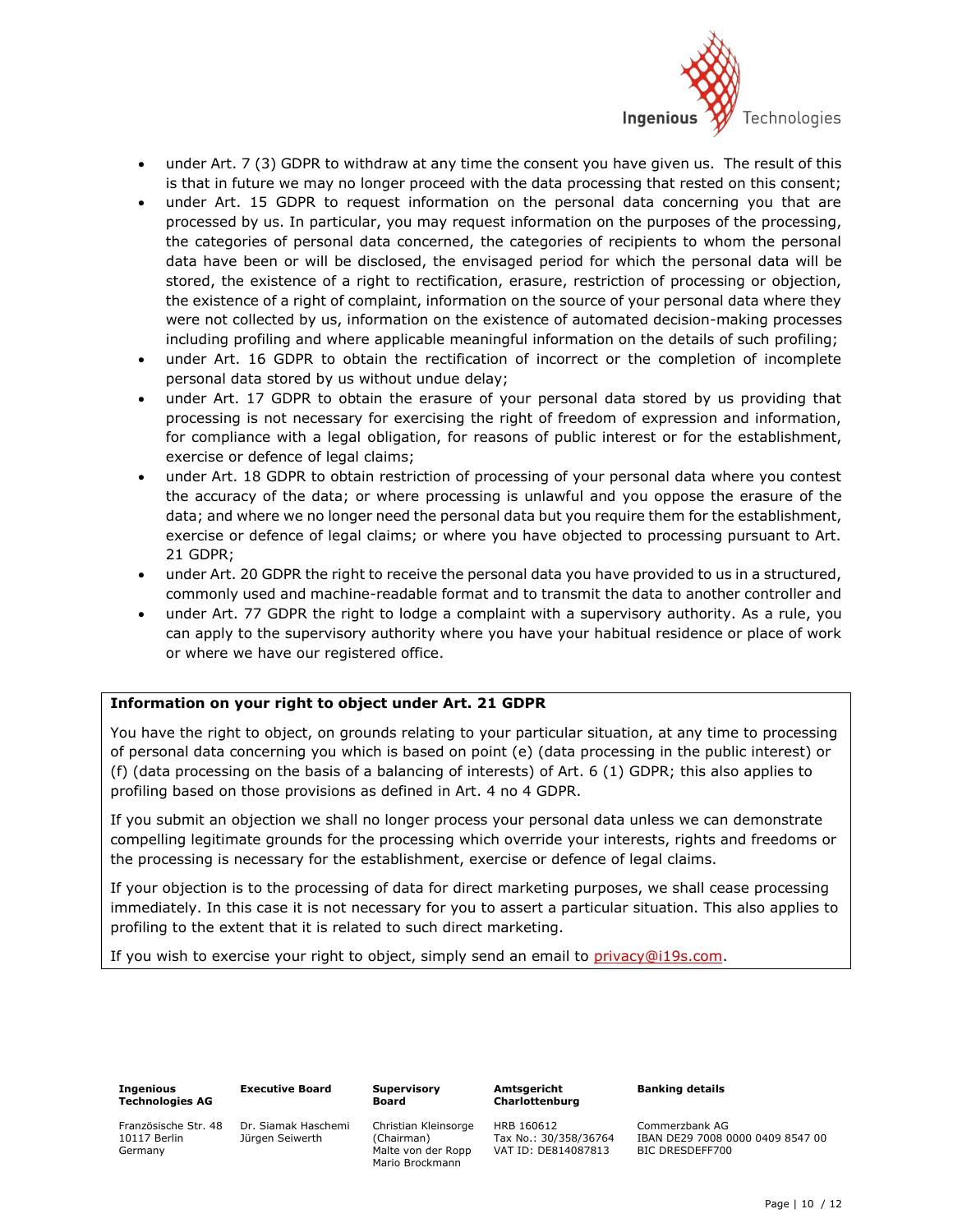

## VI. Disclosure of data to third parties

If and insofar as we engage third parties in the context of performance of contracts (e.g. service providers) we shall only disclose your personal data to them to the extent that this is necessary for the service in question.

In the event that we outsource certain aspects of data processing ("contracted data processing") we obtain a contractual commitment from contracted processors that they will use the data only in accordance with data protection laws and will ensure that the rights of the persons concerned are protected.

Except for the cases named in section III, there is no transfer of data to bodies or persons outside the EU and no such transfer is envisaged.

Apart from the cases of contracted data processing mentioned above, we disclose your personal data to third parties only where:

- you have given your express consent pursuant to Art. 6 (1) a) GDPR;
- disclosure of your data to third parties is necessary for performance of a contract with you pursuant to Art. 6 (1) b) GDPR,
- disclosure is necessary for compliance with a legal obligation pursuant to Art. 6 (1) c) GDPR.

Data that are disclosed may only be used by the third party for the purposes named.

## VII. Data security

We make the utmost effort to guarantee the security of your data in the frame of the existing data protection legislation and technical possibilities.

All data you transmit to us personally are transmitted by means of the widely used and secure standard TLS (Transport Layer Security). However, please note that data transmission on the internet (e.g. when communicating via email) may not be fully secure.

You can identify a secure TLS connection inter alia by the additional "s" after "http" (hence: https://..) in the address bar of your web browser.

Apart from this, we use the appropriate technical and organisational security measures to protect your personal data that we store from manipulation, partial or complete loss, and against unauthorised access by third parties. Our security measures are constantly being improved in accordance with technological developments.

| <b>Ingenious</b>       |  |
|------------------------|--|
| <b>Technologies AG</b> |  |

**Executive Board**

Französische Str. 48 10117 Berlin Germany

Dr. Siamak Haschemi Jürgen Seiwerth

Christian Kleinsorge (Chairman) Malte von der Ropp Mario Brockmann

**Supervisory Board**

#### **Amtsgericht Charlottenburg**

Tax No.: 30/358/36764 VAT ID: DE814087813

HRB 160612

**Banking details**